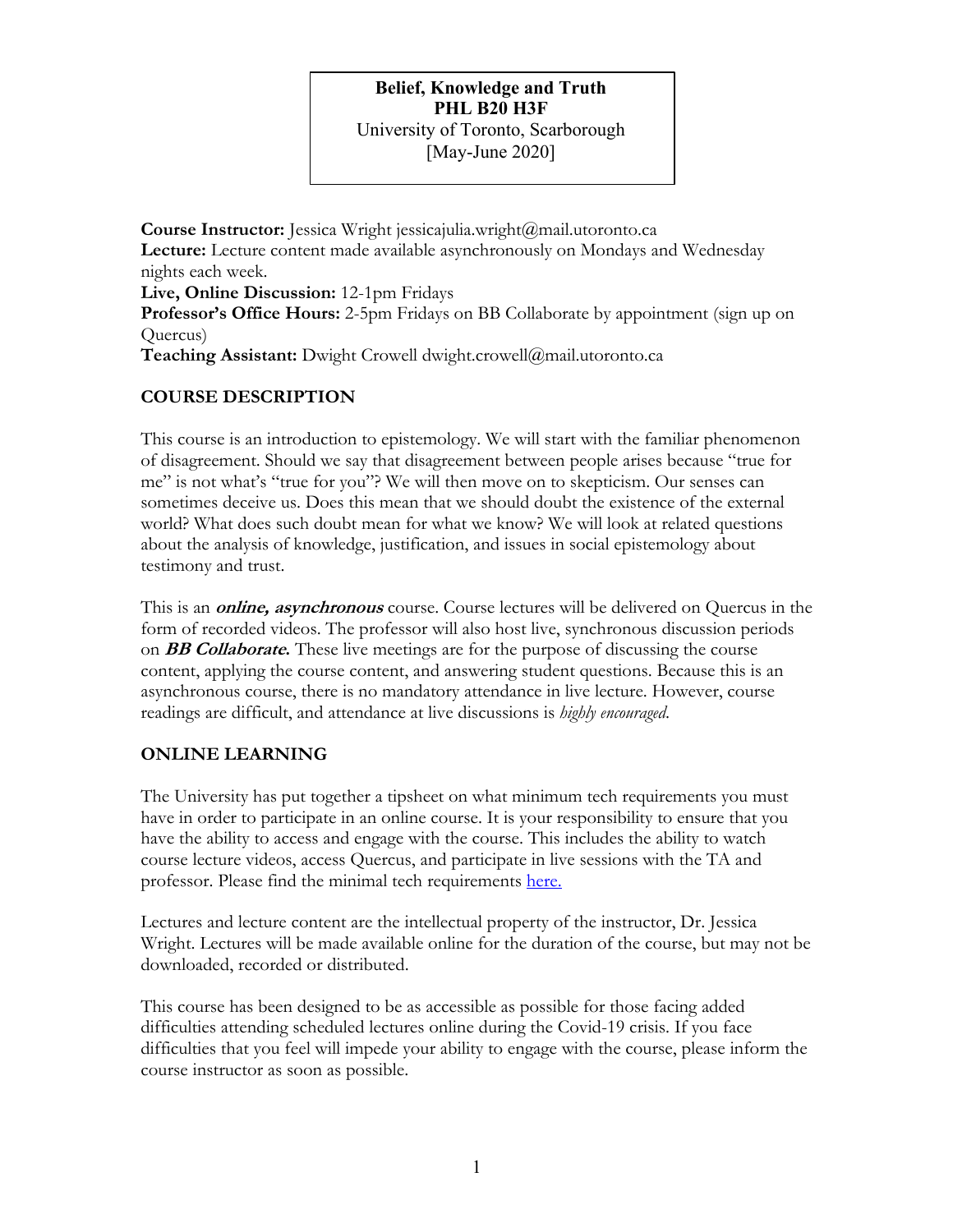## **COURSE TEXTS**

All mandatory course texts are available online through Quercus.

Jennifer Nagel (2014) *Knowledge: A Very Short Introduction.* Available online via the University of Toronto libraries website. Hard copies available via the University of Toronto bookstore.

Other readings available in PDF format on Quercus (and the University of Toronto libraries website).

## **COURSE REQUIREMENTS**

Course requirements are as follows. Failure to complete an assignment will result in no grade being assigned for that portion (0%). Failure to complete the final exam may result in failing the course.

**40%** 5 x Quizlets. You must submit at least 5 over the course of the term (of 6 possible quizlets). Which ones you submit are up to you. If you complete 6 quizlets, your 5 highest marks will count towards your grade. **Quizlets are due every week on Sundays**.

**25%** Final Essay (~1000 words) **Due June 08**

**35%** Final Assessment (take home) **Between June 23-27**

**Quizlets** may not be submitted late.

**Late Papers** will be penalized in proportion to their tardiness, 3% per academic day (i.e. from 79% to 76%) to a maximum of 10% deduction per week. Papers must be uploaded to the course website, instructions will be given in class.

All papers and final exams will be uploaded to turnitin.com for a review of textual similarity and possible plagiarism. Details about using turnitin will be included in the first essay assignment. You might also be asked to provide an oral defense of the argument in your paper.

### **ASSIGNMENT DESCRIPTIONS**

**Quizlets:** 40% of your course grade will be based on your performance on weekly quizlets. Quizlets are weekly quizzes administered through Quercus. The quizlets are each worth 8% of your final grade. You must complete at least 5 quizlets over the course of the term, of 6 that are possible. You may complete all 6 quizlets, in which case your grade will be based on your 5 best scores. Please note that, in the interest of providing feedback on quizlets, your answer may be used in class (anonymously) as a sample for educational feedback purposes. Because you will be provided with ample time for completion of the quizlets, and because the answers to quizlets will be discussed the following week, **late submissions and/or excuses for quizlets will not be accepted.** Accommodations for quizlets will be made on a case-by-case basis. If you require an accommodation for completion of the quizlets, you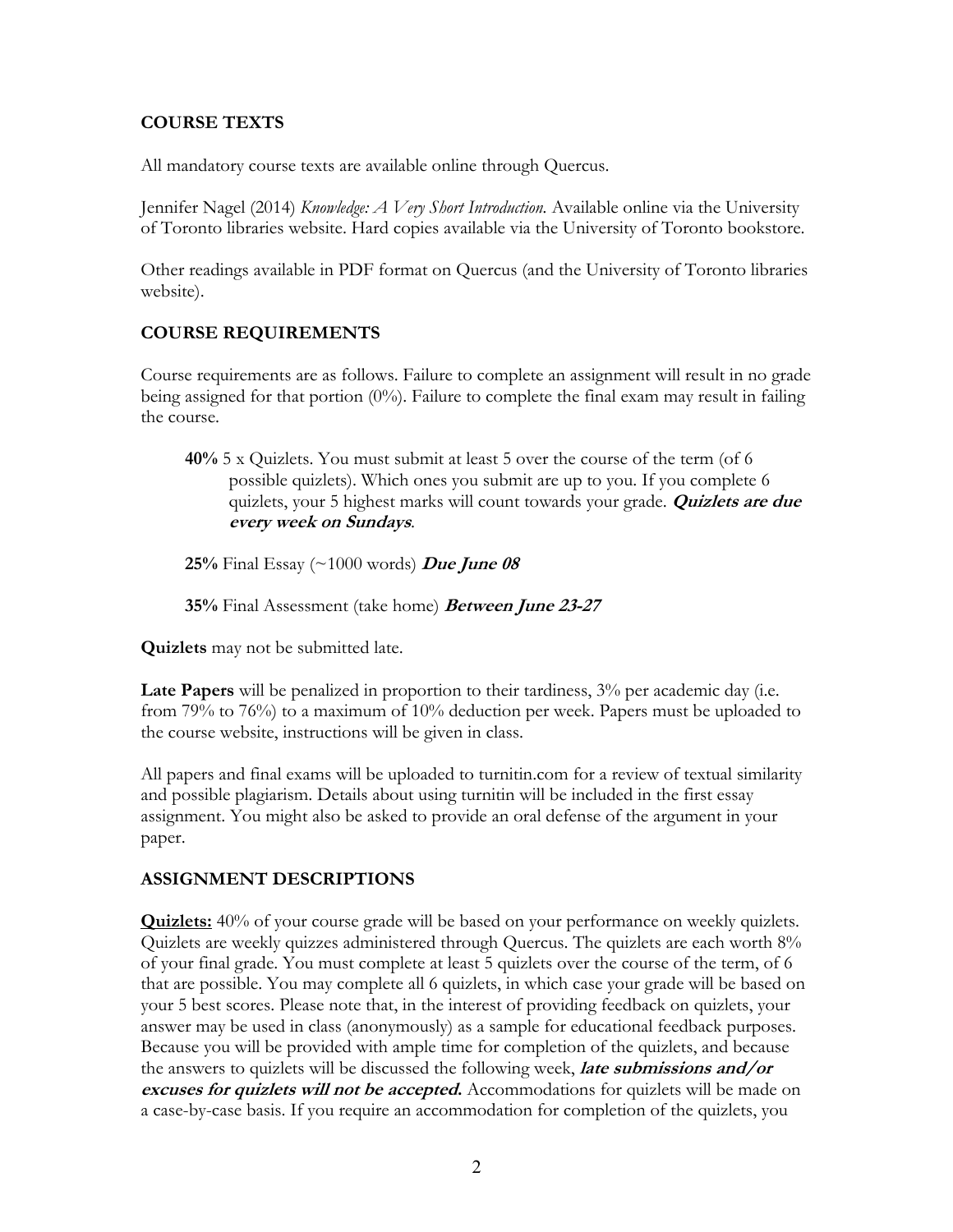must register with Accessibility Services, and you must identify yourself to the professor **at the beginning of term.** Students should have watched the lecture videos and done the week's course readings *before* completing the week's quizlet.

**Final Essay:** An argumentative philosophy paper. You will be provided with a choice of essay topics for your final paper. Some live discussion time will be dedicated to explaining and working on the skills associated with writing a philosophy paper.

**Final Assessment:** The final assessment will be in take-home format. Students will be provided with a window for completion during the final assessment period (Due June 27, 2020).

## **ACCESSIBILITY NEEDS**

The University of Toronto is committed to accessibility, as am I as a course instructor. If you require accommodations for a disability, or have any accessibility concerns about the course, the classroom or course materials, please inform the course instructor and contact Accessibility Services as soon as possible: disability.services@utoronto.ca or studentlife.utoronto.ca/accessibility.

## **EMAIL POLICY**

I will do my best to respond to email within two days of receipt. Please keep all emailed communication with the professor and your course TA polite, professional, and brief. Longer questions may be best discussed during office hours. Unless it is an emergency, I will not respond to emails on weekends or holidays. I will not discuss substantive philosophical questions via email, but I am happy to do so in person during live discussions or office hours. I may not respond to emailed questions if the information you are asking about can be easily found in the syllabus.

Your TA will announce their own email policy.

# **ACADEMIC INTEGRITY**

Academic integrity is fundamental to learning and scholarship at the University of Toronto. Participating honestly, respectfully, responsibly, and fairly in this academic community ensures that the U of T degree that you earn will be valued as a true indication of your individual academic achievement, and will continue to receive the respect and recognition it deserves. Students are expected to know what constitutes Academic Integrity. Familiarize yourself with the University of Toronto's Code of Behaviour on Academic Matters: http://www.governingcouncil.utoronto.ca/policies/behaveac.htm. It is the rulebook for academic behaviour at U of T. Please refer to U of T's guidelines on "Using Sources", which includes a tipsheet on "How Not to Plagiarize", available here.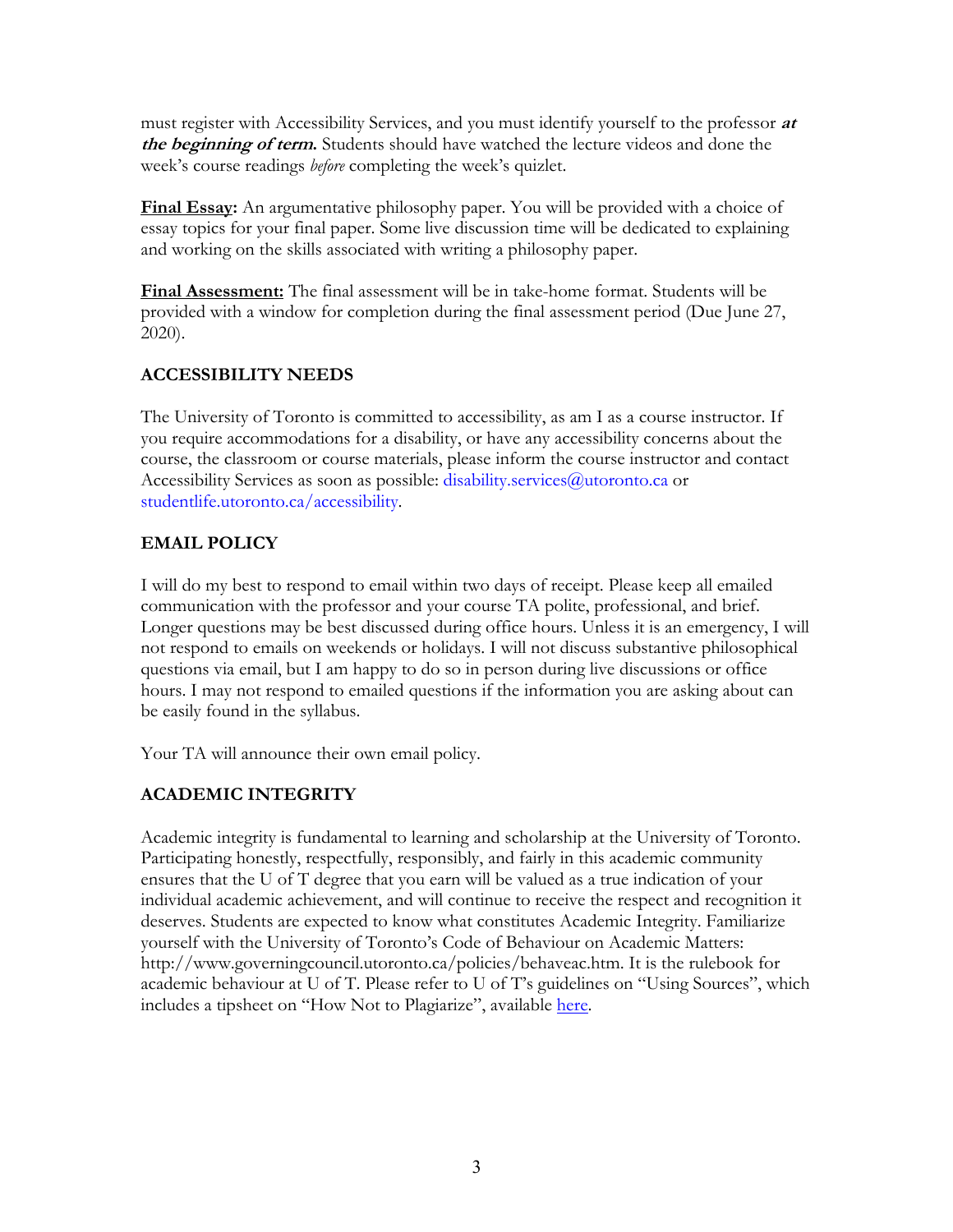#### **COURSE SCHEDULE**

*Readings subject to change without notice.*

#### **WEEK 1: Intro to Epistemology & Relativism**

#### **Monday May 11: Introduction to Course**

- (1) Jennifer Nagel Chapter 1 of *Knowledge: A Very Short Introduction*
- (2) Timothy Williamson *Tetralogue* Chapter 1 "The Perils of Peacemaking"

#### **Wednesday May 13: Relativism**

(1) Plato *selections from Theaetetus* (170a -172c)

(2) Harvey Siegel "Epistemological Relativism—Arguments Pro and Con"

## Sunday May 15<sup>th</sup>: 1<sup>st</sup> Quizlet due

#### **WEEK 2: Scepticism & Doubt**

### **Monday May 18th: Cartesian Scepticism**

- (1) Jennifer Nagel Chapter 2 "Scepticism" in *Knowledge: A Very Short Introduction*
- (2) Selections from Descartes, "Meditation I: What Can be Called into Doubt" and "Meditation II: The Mind Can be More Easily Known than the Body" from *Meditations on First Philosophy.*

### **Wednesday May 20th: Radical Scepticism Cont'**

- (1) David Chalmers "The Matrix as Metaphysics"
- (2) Christopher Hookway "Doubt: Affective States and the Regulation of Inquiry"

## Sunday May 24<sup>th</sup>: 2<sup>nd</sup> Quizlet due

#### **WEEK 3: Knowledge & Justification**

#### Monday May 25<sup>th</sup>: What is Knowledge?

(1) Jennifer Nagel "The Analysis of Knowledge" in *Knowledge: A Very Short Introduction* (2) Edmund Gettier "Is Justified True Belief Knowledge?"

### Wednesday May 27<sup>th</sup>: Justification

(1) Jennifer Nagel "Internalism and Externalism" in *Knowledge: A Very Short Introduction* (2) Alvin Goldman "Discrimination and Perceptual Knowledge"

## **Sunday May 31st: 3rd Quizlet due**

#### **WEEK 4: Testimony & Trust**

#### **Monday June 01st: Testimony**

- (1) Jennifer Nagel "Testimony" in *Knowledge: A Very Short Introduction*
- (2) Jennifer Lackey "Testimonial Knowledge & Transmission"